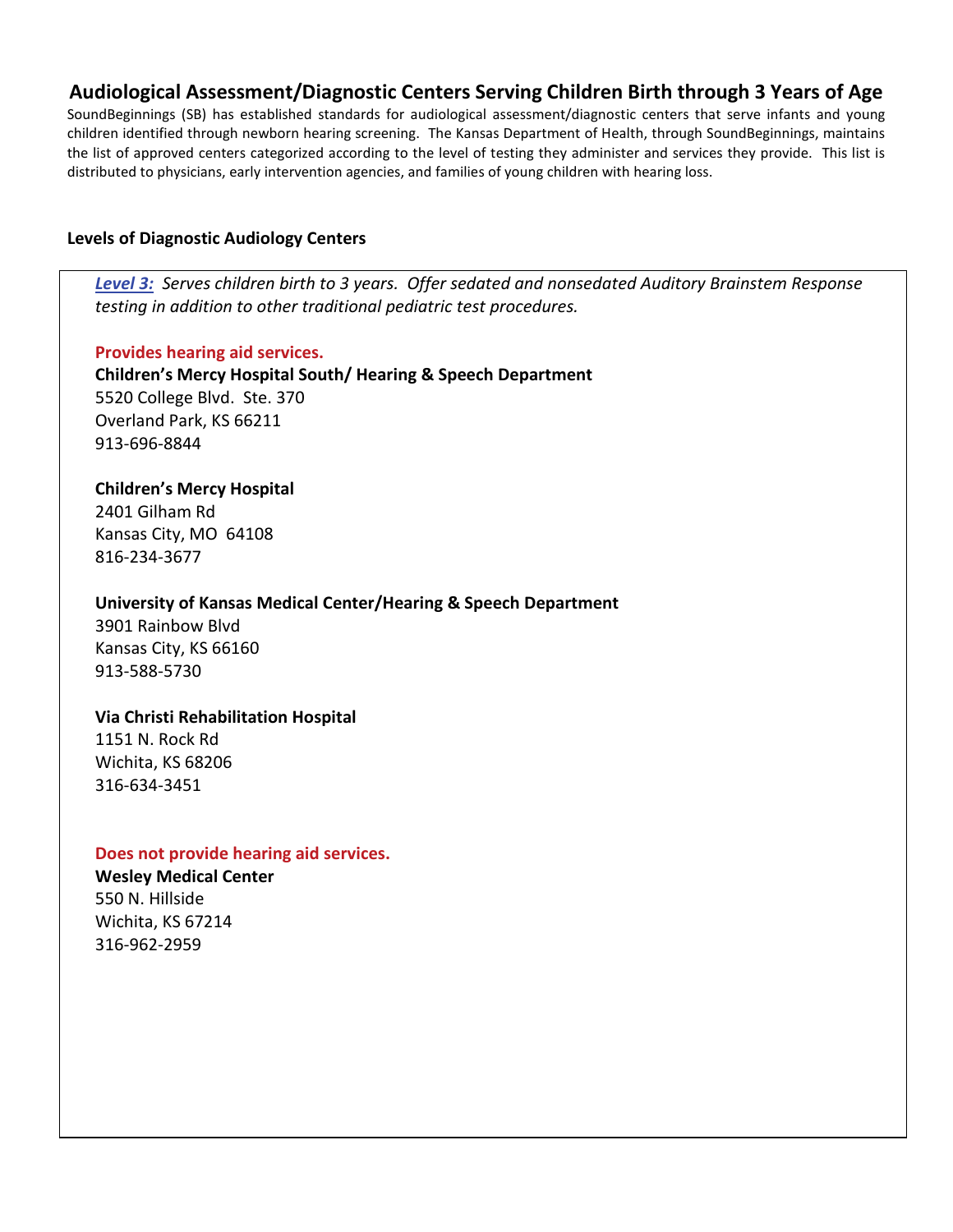*[Level 2:](#page-2-0) Serve children birth to 3 years. Offer nonsedated ABR testing in addition to other traditional pediatric test procedures.* 

**Provides hearing aid services.**

**Hartley Audiology Clinic University of Kansas Medical Center – Edwards Campus** 12600 Quivira Regnier Hall Ste. 370 Overland Park, KS 66213 913-588-5730

**Greenbush – Southeast Kansas Educational Service Center** 947 W. 47 HWY Girard, KS 66743 620-724-6281

**Does not provide hearing aid services.**

**Topeka Ear Nose Throat** 920 SW Lane Ste. 200 Topeka, KS 66606 785-233-0500

*[Level 1:](#page-3-0) Serve children 6 months corrected age (CA) to 3 years. Offer traditional pediatric test procedures, but not ABR testing.*

### **Provides hearing aid services.**

**Heartspring** 8700 E.  $29^{th}$  Str. No Wichita, KS 67226

#### **Does not provide hearing aid services.**

**Central Kansas ENT**

520 S. Santa Fe Ste. 200 Salina, KS 67401 785-823-3761

**Siena Medical Clinic – Audiology Department** 311 E Spruce Garden City, KS 67846 620-271-3139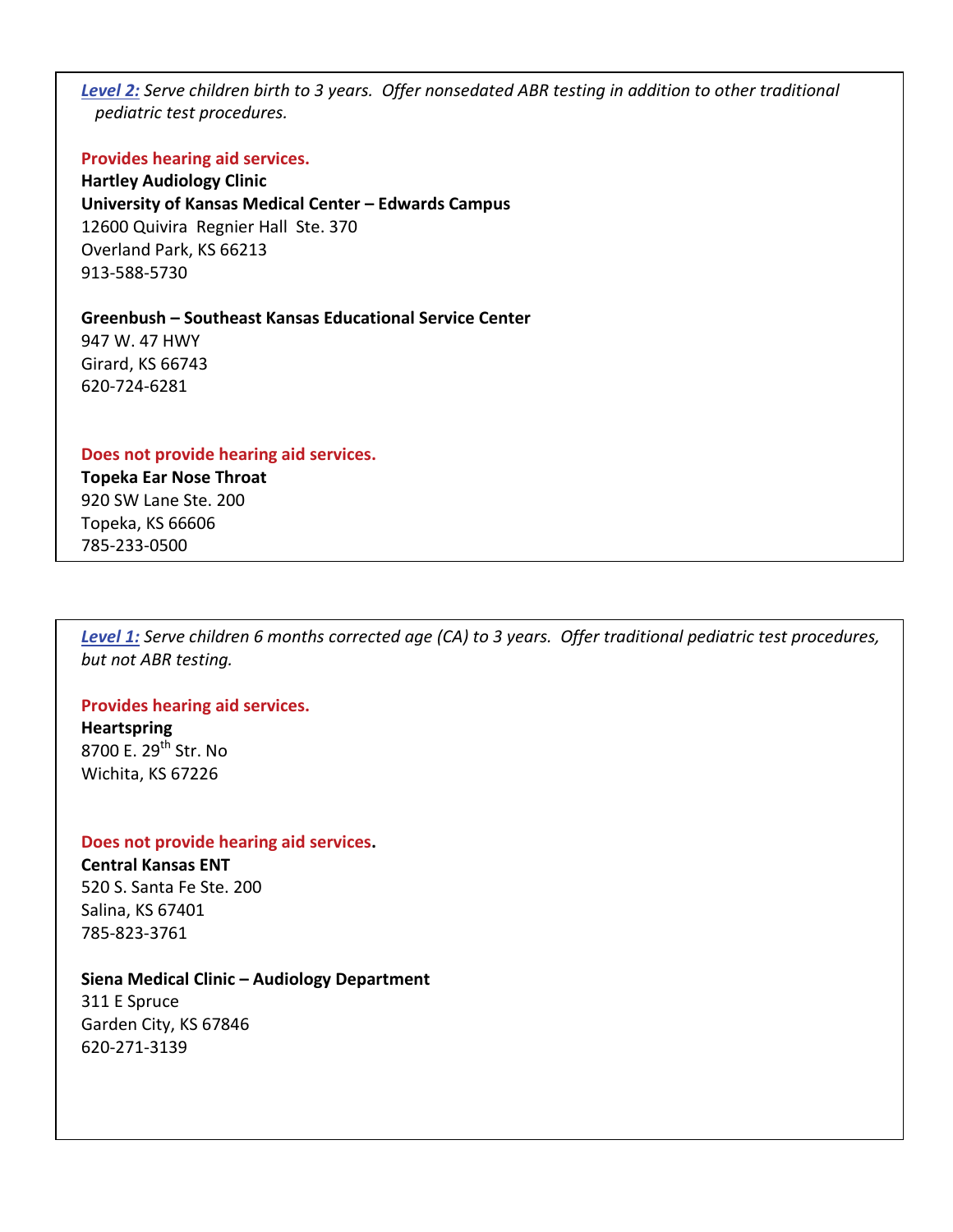# <span id="page-2-0"></span>**Level 3a and 3b Test Procedures:**

- Child medical and family history
- Elicitation of any history of adverse events following anesthesia/sedation when sedation is recommended
- Evaluation of risk indicators for hearing loss
- Ability to perform sedated and unsedated ABRs
- Frequency-specific assessment of the ABR using air conducted tone bursts and bone conducted tone bursts when indicated
- Frequency-specific ABR testing shall be performed to determine the degree and configuration of hearing loss in each ear for fitting of amplification devices, when chosen by the family
- Click-evoked ABR testing using both condensation and rarefaction high intensity level single-polarity stimulus if there are risk indicators for auditory neuropathy/dyssynchrony such as hyperbilirubinemia or anoxia, to determine if cochlear microphonic is present. Some infants with neural hearing loss have no risk indicators; therefore, any infant who demonstrates "no response" on ABR elicited by tone-burst stimuli must be evaluated by a click-evoked ABR
- Tympanometry, including capability of using a 1000-Hz probe tone
- Distortion product or transient evoked OAEs
- Testing in a calibrated soundfield using speech and frequency specific stimuli
- Pure-tone audiometry across the frequency range for each ear, including air conduction testing with supra-aural and insert earphones and bone conduction testing. The limits of air conduction testing must meet or exceed 110 dBHL
- Visual reinforcement audiometry
- Conditioned play audiometry
- Word recognition testing with materials appropriate for different language levels
- Speech detection and recognition measures
- Parental report of auditory and visual behaviors and communication milestones for infants 0 to 36 months

**3b: Provides Hearing Aid Services:** Verification of hearing aid(s) using electro-acoustic measures tailored to infants and young children; including hearing instrument evaluation and minimal maintenance including real ear (probe microphone) measures, hearing aid test analyzer, hearing aids, and hearing-aid servicing supplies.

# **Level 2a and 2b Test Procedures:**

- Child medical and family history
- Evaluation of risk indicators for hearing loss
- Ability to perform unsedated ABRs
- Frequency-specific assessment of the ABR using air conducted tone bursts and bone conducted tone bursts when indicated
- Frequency-specific ABR testing shall be performed to determine the degree and configuration of hearing loss in each ear for fitting of amplification devices, when chosen by the family
- Click-evoked ABR testing using both condensation and rarefaction high intensity level single-polarity stimulus if there are risk indicators for auditory neuropathy/dyssynchrony such as hyperbilirubinemia or anoxia, to determine if cochlear microphonic is present. Some infants with